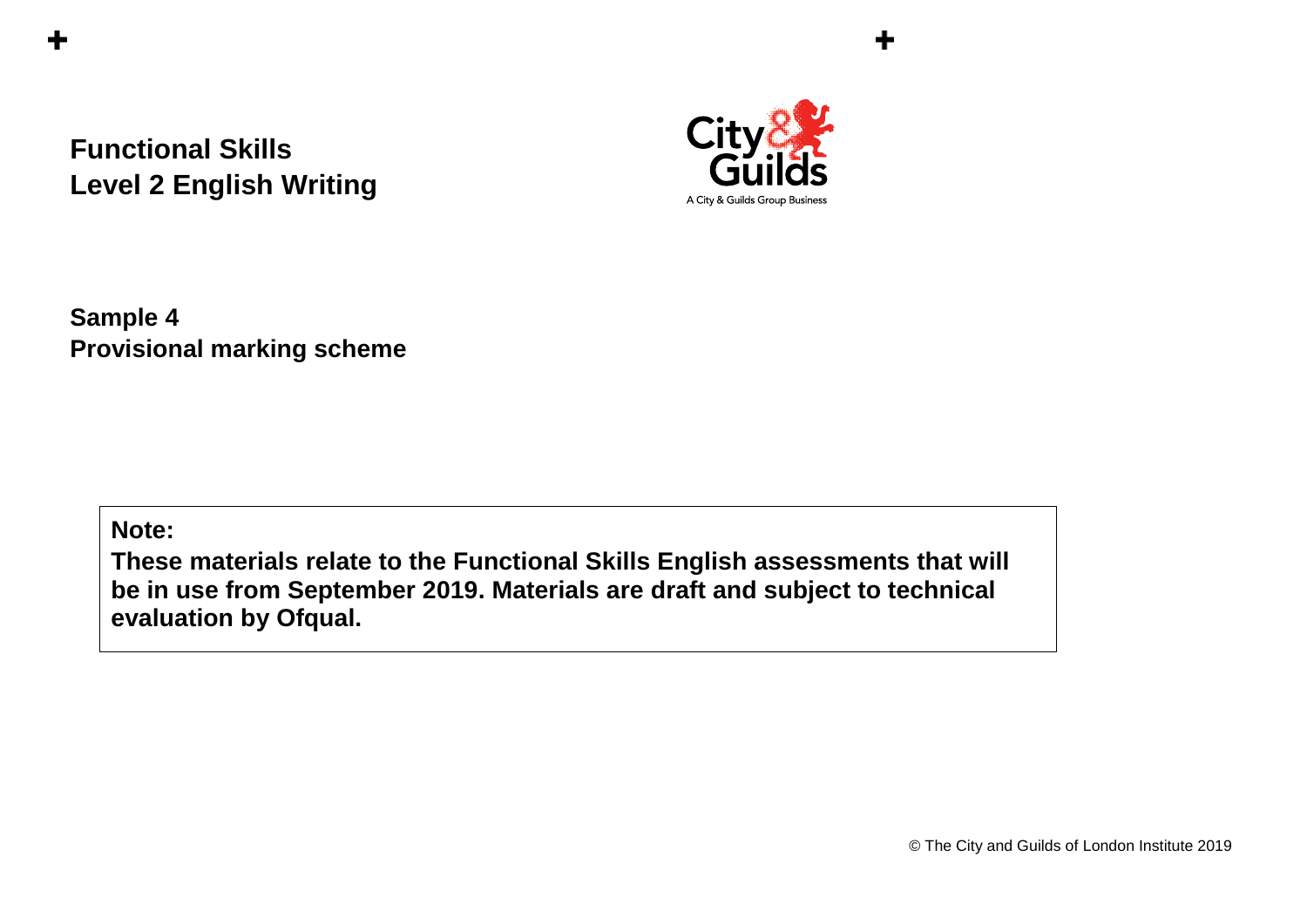## **Marking guidance**

 $\div$ 

**The Writing mark scheme is structured as follows:**

| <b>Written composition</b>               | Q1 Max   | Q2 Max             | <b>Total</b>      | % coverage    |
|------------------------------------------|----------|--------------------|-------------------|---------------|
| (content marks)                          | marks    | marks              | composition       | (composition) |
| <b>SCS23</b>                             |          |                    | marks             |               |
| <b>SCS24</b>                             | 15 marks | 15 marks           | 30 marks          | 56%           |
| <b>SCS25</b>                             |          |                    |                   |               |
| <b>SCS26</b>                             |          |                    |                   |               |
| SCS <sub>27</sub>                        |          |                    |                   |               |
| <b>SCS28</b>                             |          |                    |                   |               |
| Spelling, punctuation and grammar (SPaG) | Q1 Max   | Q <sub>2</sub> Max | <b>Total SPaG</b> | % coverage    |
| (accuracy marks)                         | marks    | marks              | marks             | (SPaG)        |
|                                          |          |                    |                   |               |
| <b>SCS20</b><br><b>SCS21</b>             | 12 marks | 12 marks           | 24 marks          | 44%           |
| <b>SCS22</b>                             |          |                    |                   |               |
| <b>Total mark per question</b>           | 27       | 27                 |                   |               |
|                                          |          |                    |                   |               |

 $\ddagger$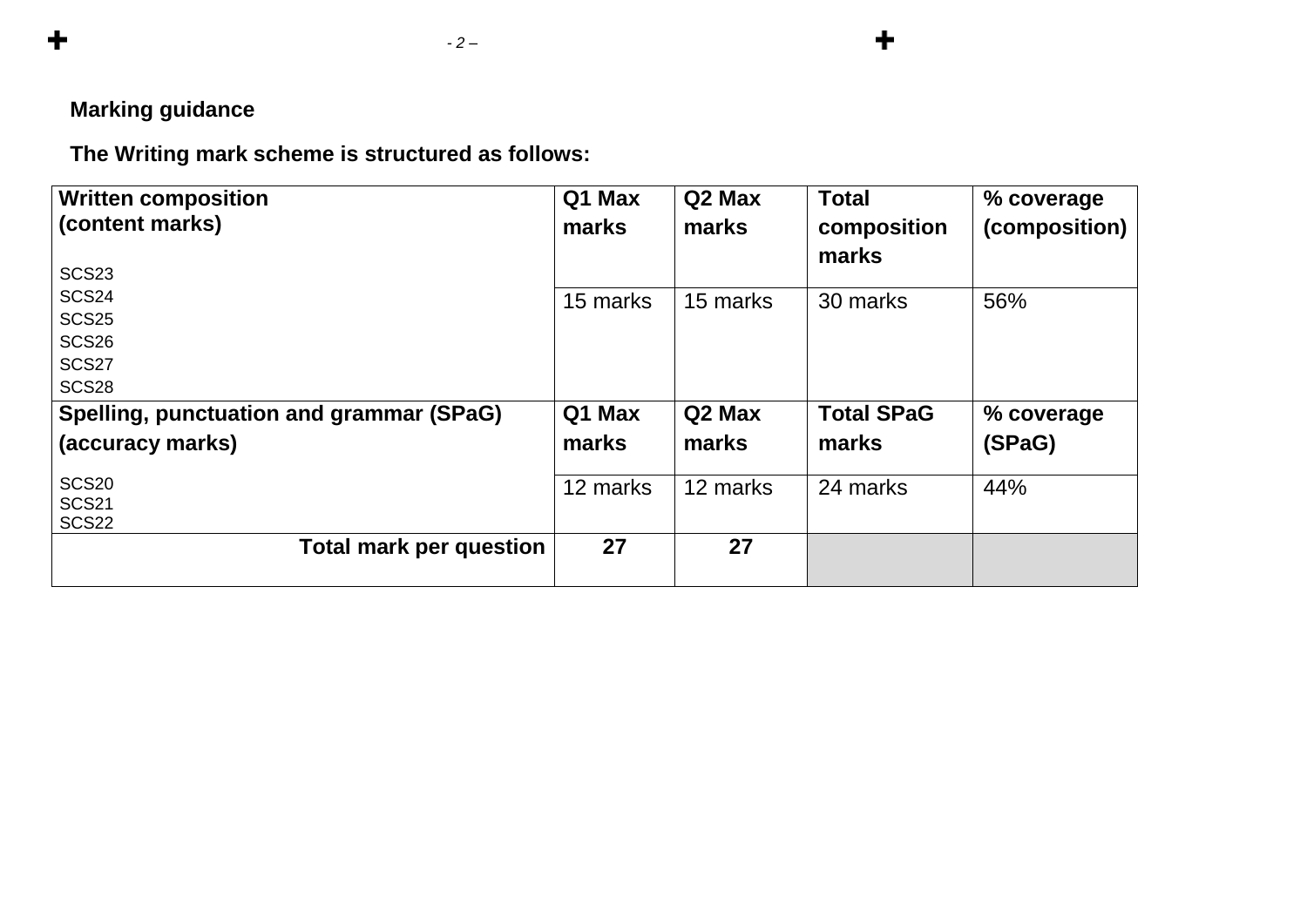## **Writing composition Total marks for Writing Composition 30/54 (56% of marks)**

**Marking instructions:**

Markers should read the candidate's response and make a holistic judgement about which band, on balance, **best** describes it. Within each band, marks are awarded for the candidate's overall level of performance. Once a band has been selected, markers should consider the descriptors as a whole and award marks according to how well the candidate has met these overall.

The following is given as general guidance to support consistent interpretation of the mark scheme**:**

 *- 3 –* 

- o Band 4: Candidates must meet **at least three** of the bullets to be placed within this band.
- o Band 1: Candidate's response must meet **at least one** of the six bullets to be awarded 1 mark.
- o If candidate's response fails to meet any of the bullets award 0 marks.

Bands 3 and 4, ('consistently' or 'mostly') can only be awarded if the text is an appropriate length (ie, approximately as specified by the question or longer).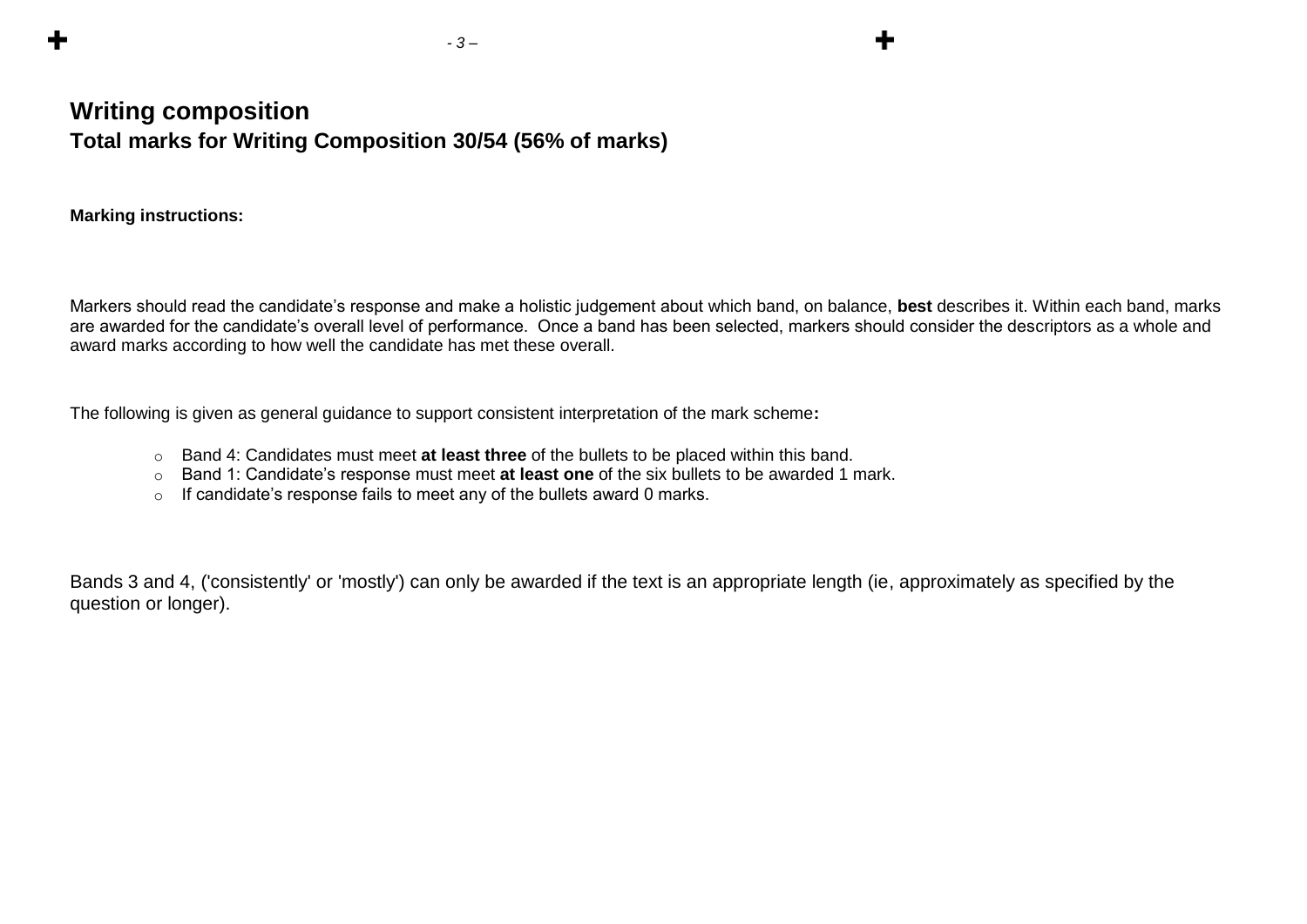| <b>Band</b>               | Descriptor                                                                                                                                                                                                                                                                                                                                                                                                                                                                                                                                                                                                                                                       | Coverage                                                                                     | Q <sub>1</sub><br><b>Marks</b> | Q2<br><b>Marks</b> |
|---------------------------|------------------------------------------------------------------------------------------------------------------------------------------------------------------------------------------------------------------------------------------------------------------------------------------------------------------------------------------------------------------------------------------------------------------------------------------------------------------------------------------------------------------------------------------------------------------------------------------------------------------------------------------------------------------|----------------------------------------------------------------------------------------------|--------------------------------|--------------------|
| 4:<br><b>Consistently</b> | <b>Consistently</b><br>• Consistently communicates information, ideas and opinions clearly, coherently and effectively.<br>Consistently writes texts of appropriate level of detail and length to suit purpose and audience.<br>$\bullet$<br>Consistently organises writing for different purposes, using appropriate format and structure, and<br>$\bullet$<br>paragraphs if required.<br>Consistently conveys clear meaning and establishes cohesion using organisational markers.<br>$\bullet$<br>Consistently uses different language and register suited to audience and purpose.<br>$\bullet$<br>Consistently and accurately constructs complex sentences. | <b>SCS23</b><br><b>SCS24</b><br><b>SCS25</b><br><b>SCS26</b><br><b>SCS27</b><br><b>SCS28</b> | $12 - 15$                      | $12 - 15$          |
| 3:<br><b>Mostly</b>       | Most of the time<br>Communicates information, ideas and opinions clearly, coherently and effectively most of the<br>time.<br>Writes texts of mostly appropriate level of detail and length to suit purpose and audience.<br>$\bullet$<br>Organises writing for different purposes, using mostly appropriate format and structure, and<br>paragraphs, if required, are mostly accurate.<br>Mostly conveys clear meaning and establishes cohesion using organisational markers.<br>$\bullet$<br>Mostly uses different language and register suited to audience and purpose.<br>$\bullet$<br>Constructs complex sentences mostly consistently and accurately.       | <b>SCS23</b><br><b>SCS24</b><br><b>SCS25</b><br><b>SCS26</b><br>SCS27<br><b>SCS28</b>        | $8 - 11$                       | $8 - 11$           |
| 2:<br>Some of the<br>time | Some of the time:<br>• Some information, ideas and opinions communicated clearly, coherently and effectively.<br>Some appropriate level of detail and length to suit purpose and audience.<br>$\bullet$<br>Organises writing for different purposes, using appropriate format and structure, and paragraphs,<br>$\bullet$<br>if required, are accurate some of the time.<br>Conveys clear meaning and establishes cohesion using organisational markers some of the time.<br>$\bullet$<br>Some use of different language and register suited to audience and purpose.<br>$\bullet$<br>Constructs complex sentences with accuracy some of the time.               | <b>SCS23</b><br><b>SCS24</b><br><b>SCS25</b><br><b>SCS26</b><br>SCS27<br><b>SCS28</b>        | $4 - 7$                        | $4 - 7$            |
| 1:<br><b>Limited</b>      | <b>With limited success</b><br>Communicates information, ideas and opinions with limited coherence, clarity and effectiveness.<br>$\bullet$<br>Limited appropriate level of detail and length to suit purpose and audience.<br>$\bullet$<br>Limited success in organising writing for different purposes and using appropriate format and<br>$\bullet$<br>structure, and paragraphing if required.<br>Limited clarity of meaning and cohesion.<br>$\bullet$                                                                                                                                                                                                      | <b>SCS23</b><br><b>SCS24</b><br><b>SCS25</b><br><b>SCS26</b><br>SCS27<br><b>SCS28</b>        | $0 - 3$                        | $0 - 3$            |

 $\div$ 

 $\div$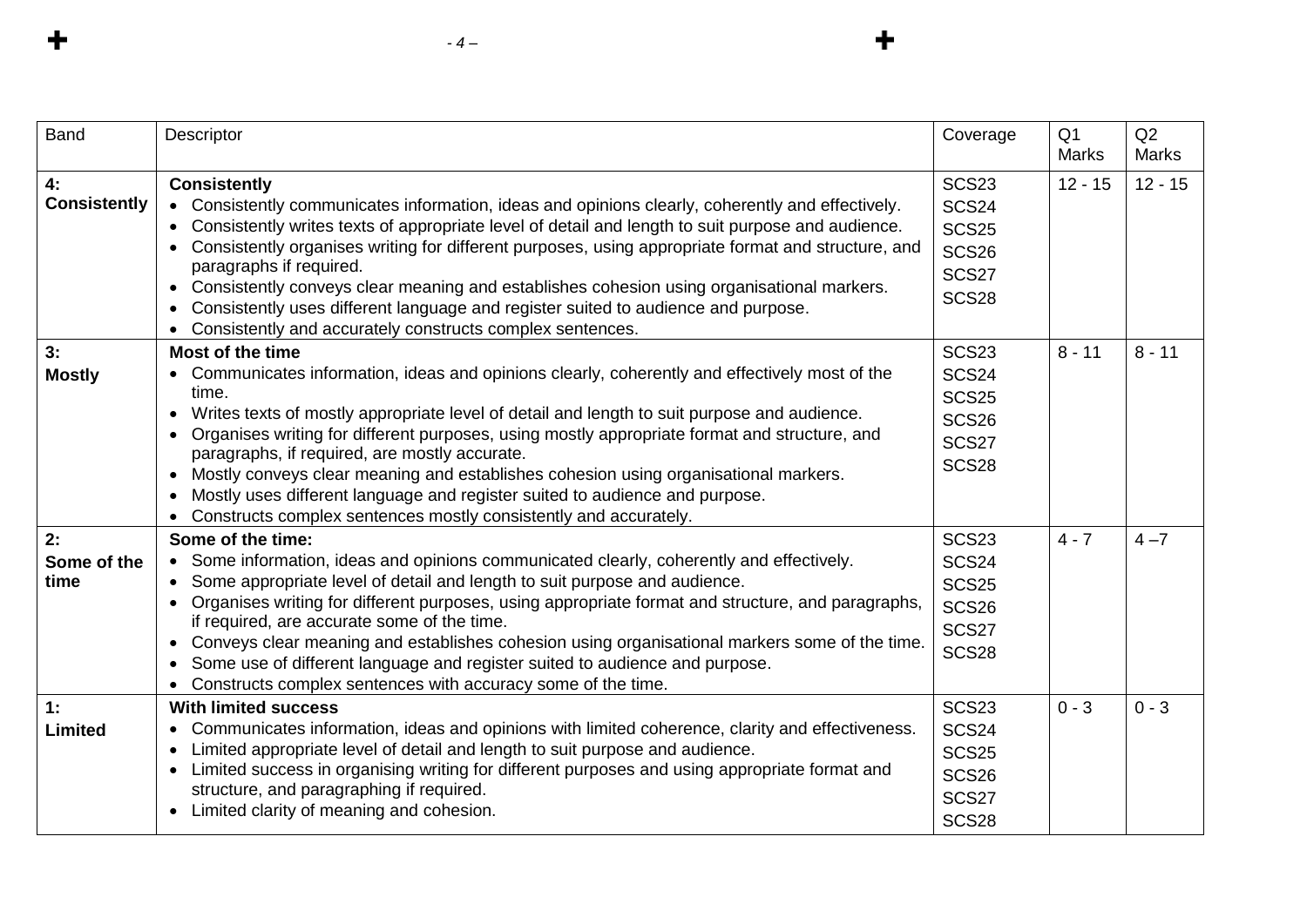| purpose.<br>.ımıted<br>≧ano ∶<br>reaister<br>, audience.<br>and<br>use<br>t language.<br>∵suited<br>† different |  |  |
|-----------------------------------------------------------------------------------------------------------------|--|--|
| with<br>consistency<br>accuracy<br>, limiter<br>−an⊂<br>, complex<br>sentences<br>.                             |  |  |

## **Indicative content for composition marks**

**Question 1:** Flying and pollution

**Expected format and structure:** Article

**Indicative content** (other valid/relevant approaches are creditworthy)

Discussion around the rights of people to fly versus the harm it does to the environment. Response may include reference to

- Should we reduce the amount we fly?
- Should we only take holidays in the UK?
- Should the price of plane tickets go up to stop so many people flying?
- Are people's rights to have a holiday abroad more important than the planet?

**Question 2:** Celebrities in the media

**Expected format and structure:** Formal letter

**Indicative content** (other valid/relevant approaches are creditworthy)

A report describing anti-social behaviour. Response may include reference to

- thanking the manager and the team
- what you found valuable
- which parts you particularly enjoyed
- suggestions to improve the experience for the next work placement candidate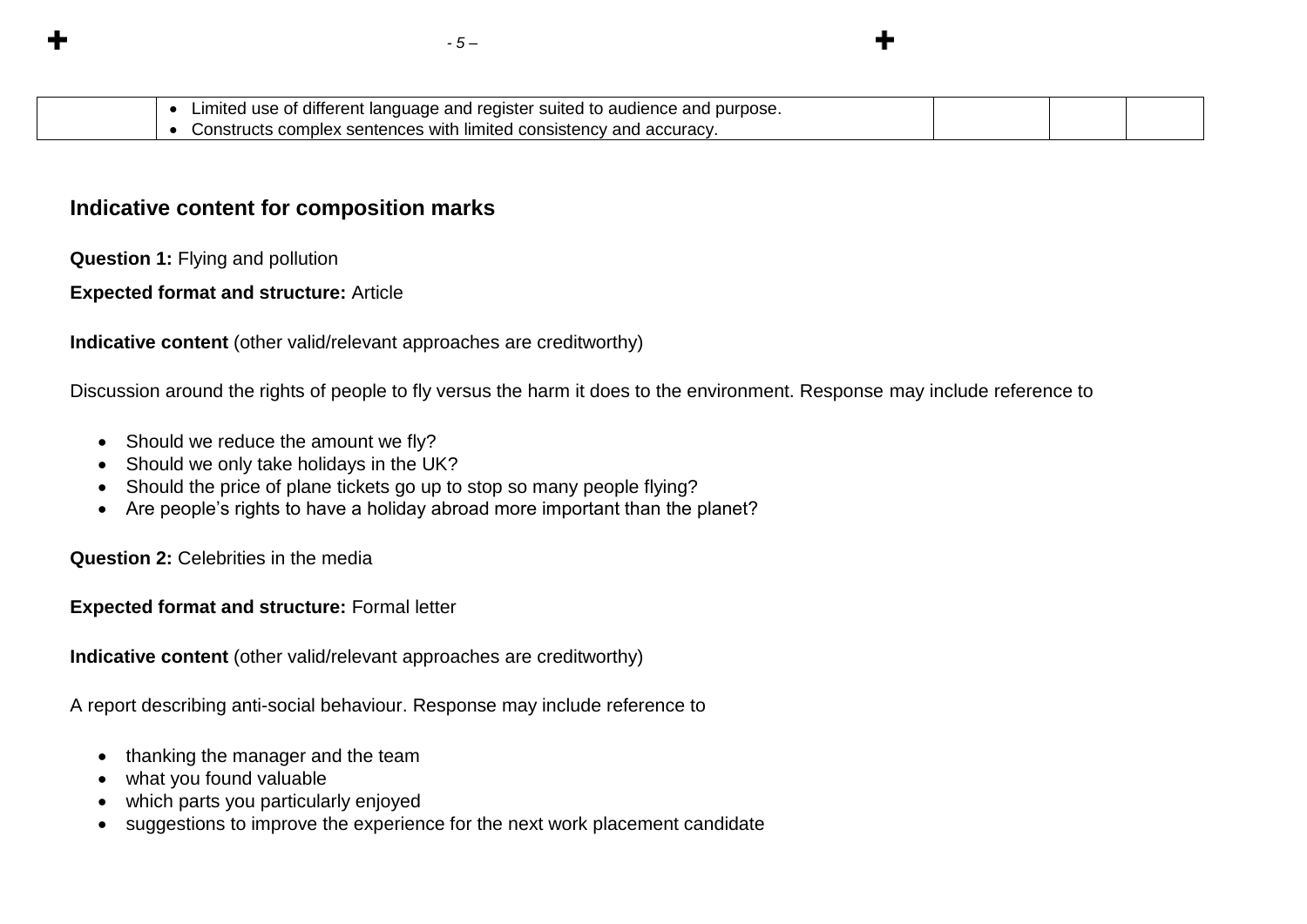$\div$ 

your goals for your future career.

 $\ddot{\textbf{r}}$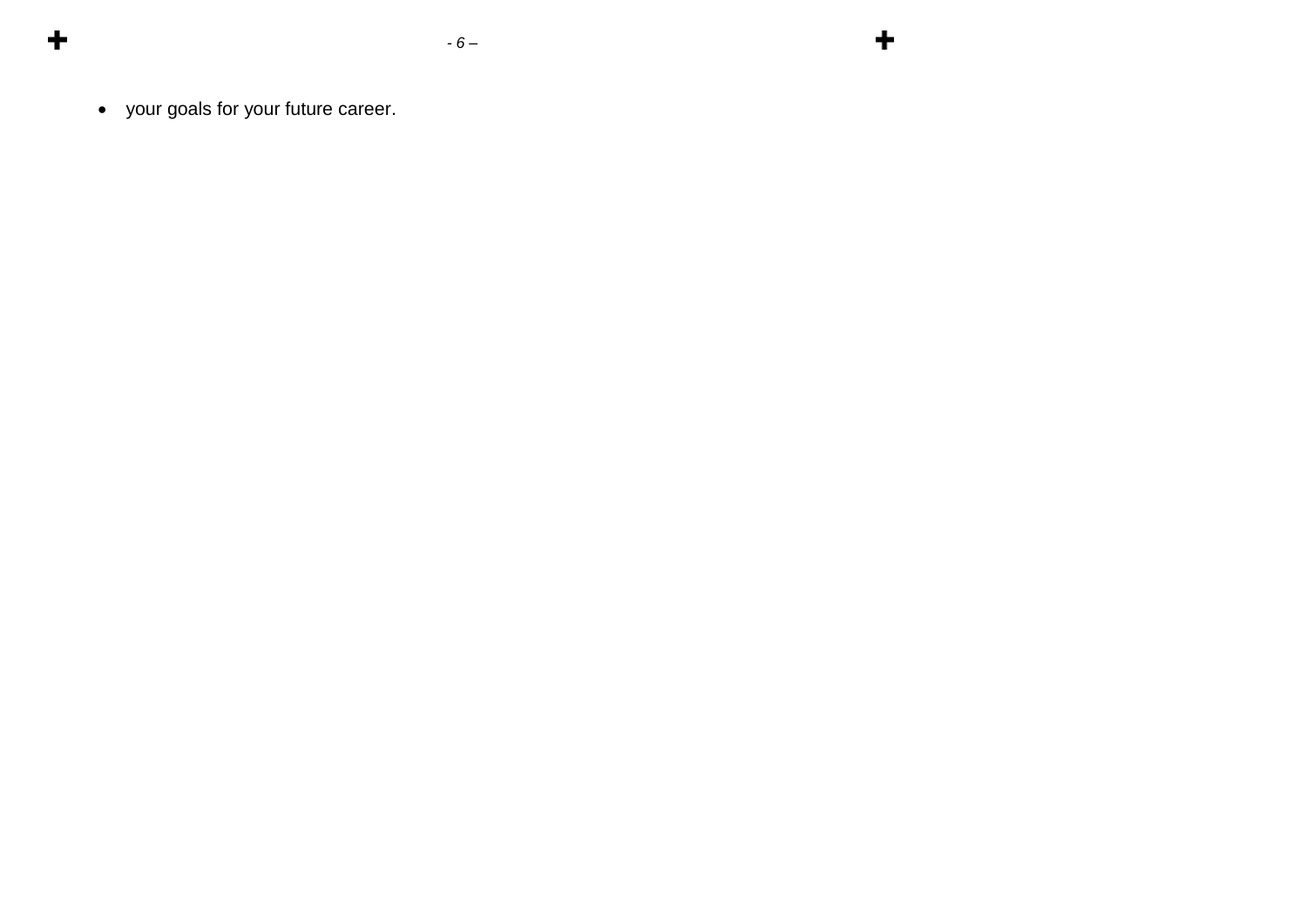Bands 3 and 4, ('consistently' or 'mostly') can only be awarded if the text is an appropriate length (ie as specified by the question or longer).

 $\div$ 

| <b>Spelling marks (SCS 22)</b>                                                                                                                                                                                                                                        | Q <sub>1</sub>          | Q2             |
|-----------------------------------------------------------------------------------------------------------------------------------------------------------------------------------------------------------------------------------------------------------------------|-------------------------|----------------|
| Spell correctly words used in work, study and daily life, including a range of specialist words                                                                                                                                                                       |                         |                |
| 4 Spelling is consistently accurate, including ambitious and /or irregular words where used.                                                                                                                                                                          | $\overline{\mathbf{4}}$ | 4              |
| 3 Spelling is mostly correct, with occasional errors.                                                                                                                                                                                                                 | 3                       | 3              |
| 2 Spelling is accurate some of the time, with some accurate spelling of more complex or irregular words.                                                                                                                                                              | $\mathbf{2}$            | $\mathbf 2$    |
| 1 Limited accuracy: some accurate spelling of simple or regular words.                                                                                                                                                                                                | 1                       | 1              |
| <b>0</b> Spelling errors significantly impair meaning, or insufficient evidence to judge ability.                                                                                                                                                                     | $\bf{0}$                | $\mathbf 0$    |
| <b>Punctuation marks (SCS 20)</b>                                                                                                                                                                                                                                     | Q <sub>1</sub>          | Q2             |
| Punctuate writing correctly using a wide range of punctuation markers (e.g. colons, commas, inverted commas, apostrophes and quotation marks)                                                                                                                         |                         |                |
| 4 A range of punctuation (e.g. colons, commas, inverted commas, apostrophes, quotation marks) is used consistently accurately to mark the structure<br>of sentences and give clarity and emphasis.                                                                    | 4                       | 4              |
| 3 A range of punctuation is used mostly accurately, including punctuation within the sentence, e.g. commas used correctly to mark phrases or clauses<br>and commas within lists.                                                                                      | 3                       | 3              |
| 2 Some accuracy / range in punctuation: some sentences are correctly demarcated, with some use of other punctuation, e.g. commas to mark phrases<br>or clauses or within lists.                                                                                       | $\mathbf{2}$            | $\mathbf{2}$   |
| 1 Limited accuracy / range in punctuation.                                                                                                                                                                                                                            | $\blacktriangleleft$    | 1              |
| <b>0</b> Punctuation errors significantly impair meaning, or insufficient evidence to judge ability.                                                                                                                                                                  | $\bf{0}$                | $\bf{0}$       |
| <b>Grammar marks (SCS 21)</b><br>Use correct grammar (e.g. subject–verb agreement, correct and consistent use of a range of tenses, definite and indefinite articles) and modality devices<br>(e.g. to express probability or desirability)                           | Q <sub>1</sub>          | Q2             |
| 4 Grammar is consistently accurate: e.g. length, focus and structure of sentences are varied to add clarity and emphasis; tenses and verb forms such as<br>modals (would have been) are controlled; definite and indefinite articles are used accurately when needed. | 4                       | 4              |
| 3 Grammar is mostly accurate: e.g. a range of verb forms is used mostly correctly; a range of appropriate tense choices is mostly maintained; definite<br>and indefinite articles are mostly correct when needed.                                                     | 3                       | 3              |
| 2 Some accuracy in grammar: e.g. some sentences are grammatically sound; there is some variation in verb forms; tense choice is appropriate some of<br>the time; definite and indefinite articles are often incorrectly used or omitted when needed.                  | $\overline{2}$          | $\overline{2}$ |
| 1 Limited accuracy in grammar: e.g. errors in verb forms and tenses are frequent and tense choice is often incorrect; definite are indefinite articles are<br>frequently inaccurate or omitted when needed.                                                           | $\mathbf{1}$            | $\mathbf 1$    |
| O Grammar errors significantly impair meaning, or insufficient evidence to judge ability.                                                                                                                                                                             | 0                       | $\bf{0}$       |
| <b>Total marks per question</b>                                                                                                                                                                                                                                       | 12                      | 12             |

 $\div$